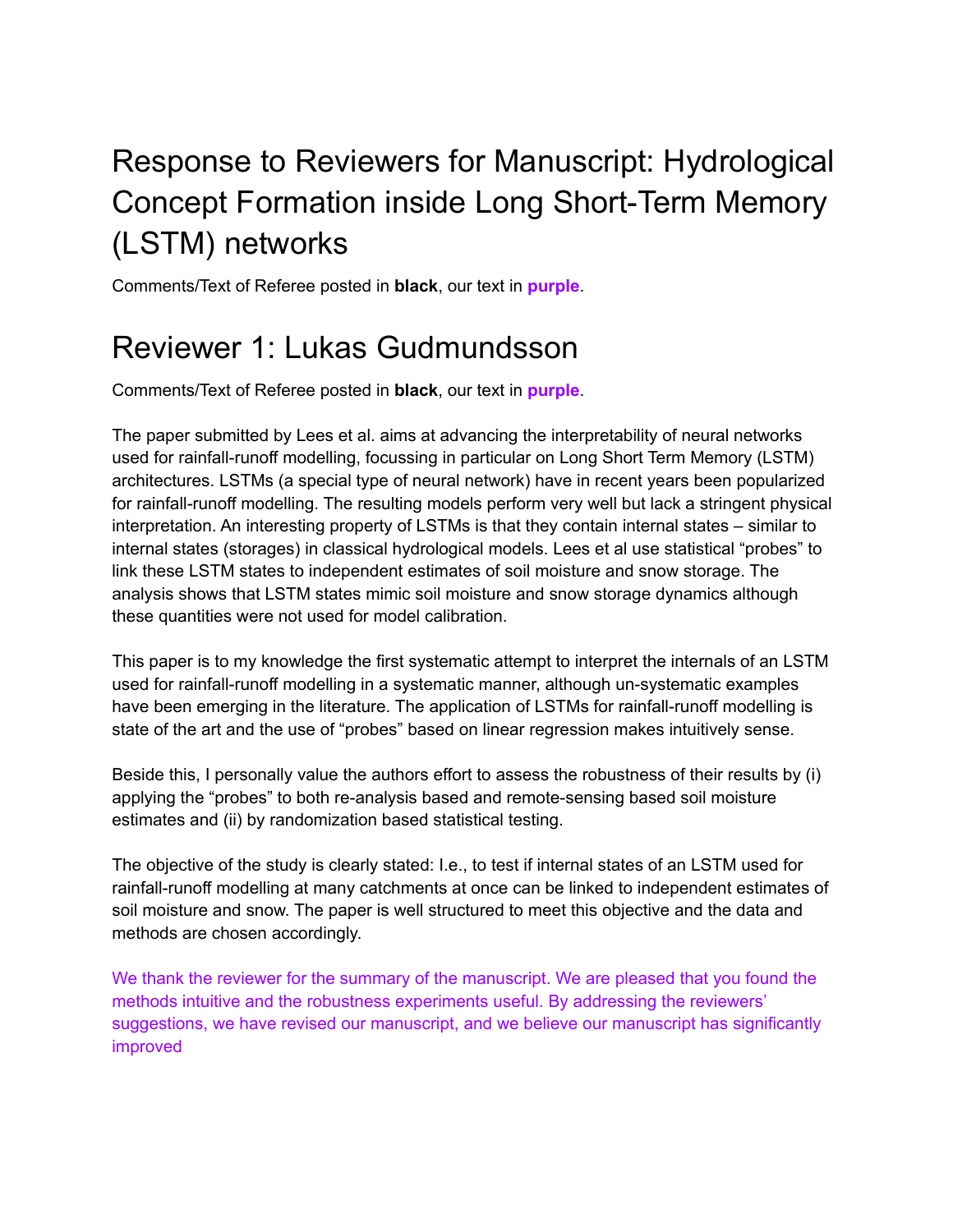Nonetheless the study leaves some open questions which the authors may want to further explore:

An obvious limitation of the proposed approach is that it relies on independent estimates of soil-moisture and snow (or other variables). Therefore, it does not allow for a self-contained interpretation of LSTM states.

#### This is correct. We are aware of this limitation and had the following sentence in our description of methods:

"*Since these probes are trained in a supervised way, we are currently limited to looking for known hydrological processes. Trained in this way, probes cannot be used to extract unknown information, since we require a target variable to fit the probe. This means that in the present study we are not looking for new hydrological understanding, or seeking to uncover as-of-yet undiscovered hydrological patterns, but explicitly looking for known physical processes in the learned LSTM representation.*".

In order to address the point that our approach does not allow us to diagnose unknown processes without prior estimates of those processes (e.g. soil moisture time series), we need to consider the LSTM architecture more closely. Except for a perhaps innate bias towards simpler solutions, the LSTM is not restricted in how it stores information in the internal representation. That is, the trained LSTM has no intrinsic reason to encode its representation in a manner that is directly accessible to humans or can be directly mapped to environmental variables. A lot of information can be stored within the cell states and it is not trivial to reverse engineer how it is used. Using probing allows us to isolate different functional groups in the cell state and trace their behaviour, by considering the probe outputs and how closely they relate to our time series of interest. Alternative approaches that use unsupervised methods can, and should, be considered. We discuss one of these approaches (principal components analysis - PCA) below.

We will also include a sentence in our Conclusion in order to make it clearer that this is a limitation of our approach:

"*One obvious limitation of this approach is that we rely on pre-existing estimates of our concepts of interest. Therefore, as proposed, this method cannot be used to identify unknown processes, due to the fact that we need a target variable to fit the probe*".

It would be interesting to know how much of the variance of the internal state vectors is captured in the resulting soil moisture estimates. How many independent signals are present in the 64 states? (e.g. estimated as the number of dominant principal components)

We thank the reviewer for this comment. It is an interesting line of enquiry and we present some preliminary analysis here. If we have interpreted the reviewer correctly there are two aspects:

- How important is the soil moisture signal for discharge estimates?
- How many signals are present in the cell states?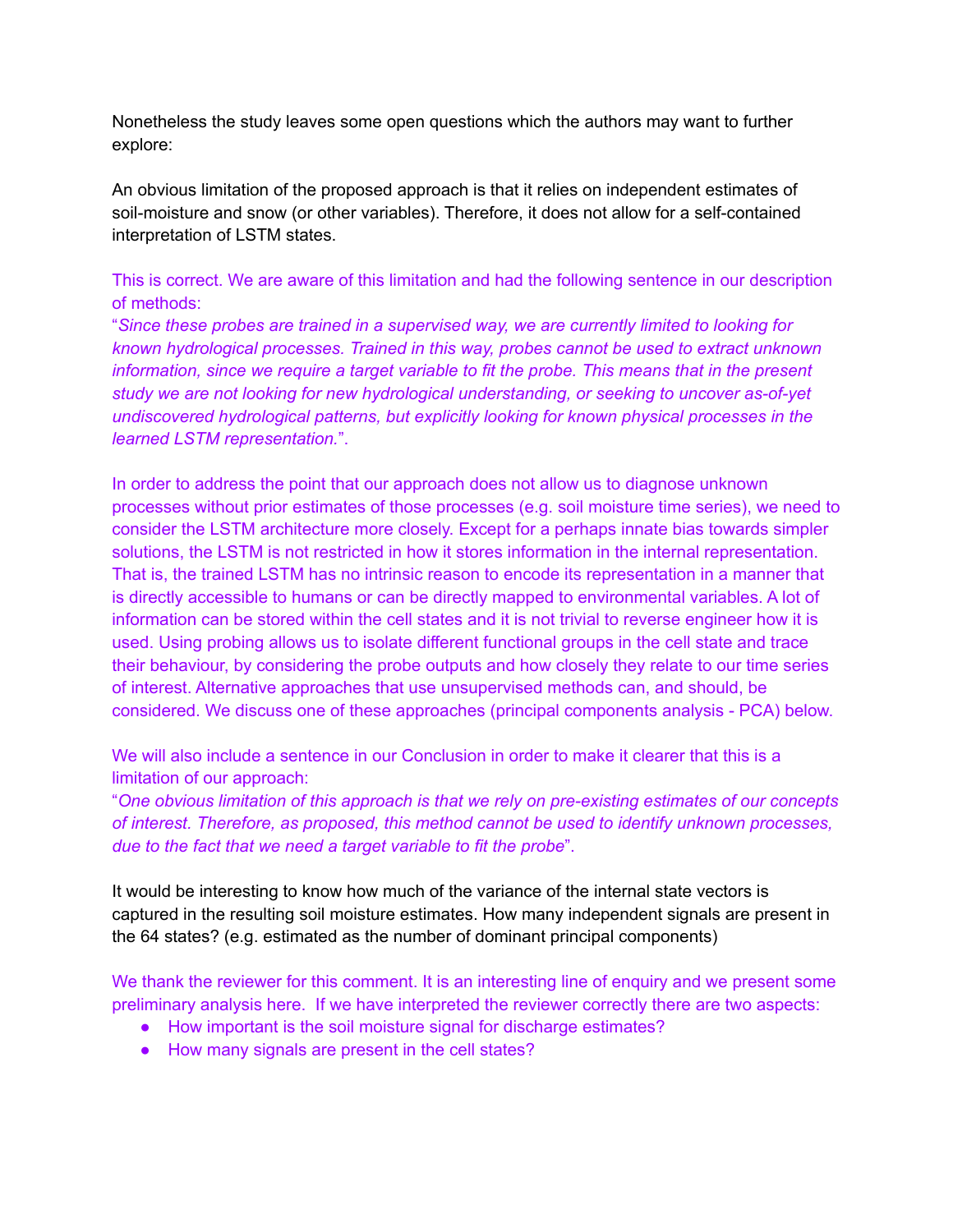In conclusion to the relatively long response that follows: we believe that probes with the elastic weights are the closest we have come to answering these questions thus far, since we try to extract the soil moisture signal from the least amount of cell-states in a linear (*naive*) way. Even with this approach we miss potential information, because we do not want to risk overfitting or loss of interpretability of the output model.

#### a) How important is the soil moisture signal for discharge estimates?

This is an interesting question and one that we spoke about in the discussion of our manuscript in two locations outlined below:

L278: "*Alternatively, we can employ feature importance metrics, such as the integrated gradients method, to identify the signals that are most informative, and then reason about what these signals might represent.*"

L319-322: "*Future work could consider how we might use feature attribution approaches (such as the integrated gradients method) to identify the most informative cell state values, or else examine the information contained within the states that do not correlate with snow or soil moisture processes.*"

We agree that this is an important component of cell state interpretability, and there has been work done by some of the authorship team that have explored this using the integrated gradient method discussed above (Kratzert et al 2020). This is a different approach to the one outlined by the reviewer, that uses the automatic differentiation capabilities of the Pytorch LSTM to measure the sensitivity of the output with respect to each input feature. Ultimately, we chose to focus the paper on extracting intermediate signals of snow and soil moisture processes.

Ultimately, it is worth noting that the LSTM is not forced to learn anything about soil moisture or snow processes. The very fact that these signals exist in the cell state suggests that a representation of soil moisture was useful for the LSTM when modelling discharge.

#### b) How many signals are present in the cell states?

The principal aim of this paper was to examine the internal functioning of the LSTM and determine if the LSTM learns a physically realistic mapping from inputs to outputs. Unsupervised methods could be an alternative approach to the probe analysis for detecting signals contained in the LSTM cell state. There is additional work to be done in this area and we leave this for future papers, however, we present an initial exploration of this approach here.

PCA represents an unsupervised method for reducing a multidimensional dataset into "principal components'' which are linear combinations of the original features that capture the most variance. It is a form of dimensionality reduction, since we can distil our 64 cell state dimensions into *n* principal components. We complete a preliminary analysis of the cell states using PCA below.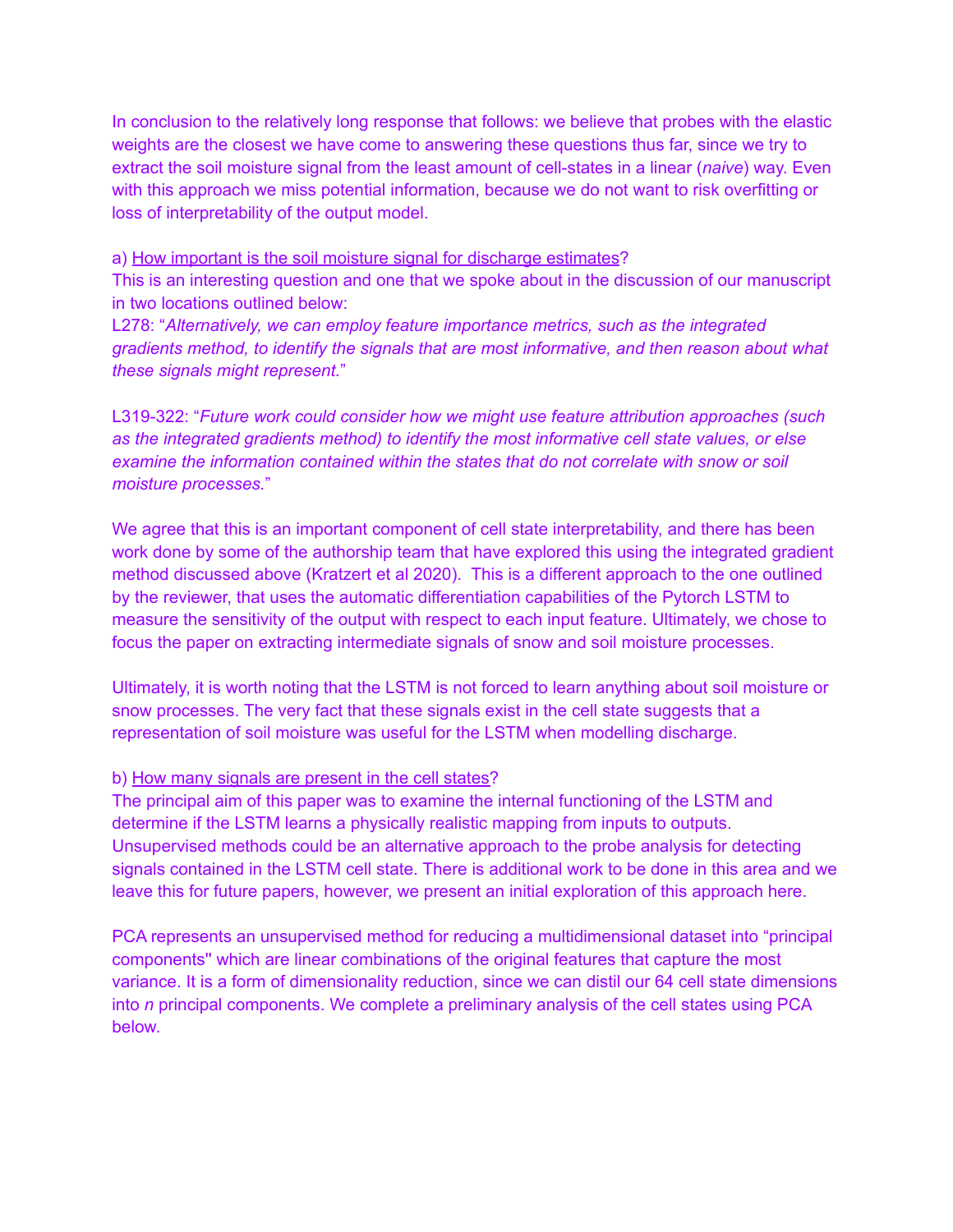

Figure 1: The ratio of variance explained by the dominant principal components, shown as a raw total (blue bar) and as a cumulative sum (blue line).

Analysis of the percent of variance explained by the leading principal components (Figure 1) shows that there is no clear cutoff defining the number of "dominant principal components". We could set a threshold for the amount of variance that must be described (e.g. 80% would leave 22 principal components), but the choice of this threshold is not clear a priori. That being said, we have here an estimate of the number of independent signals in the cell state, and it appears to be significantly less than the chosen hidden size of 64. This is expected, because the dropout regularisation during LSTM training incentivises redundant representations. A word of caution however, since PCA assumes variance as the proxy for "importance", yet the LSTM can easily learn a switching process that communicates which cell state is worth listening to in a particular hydrological context.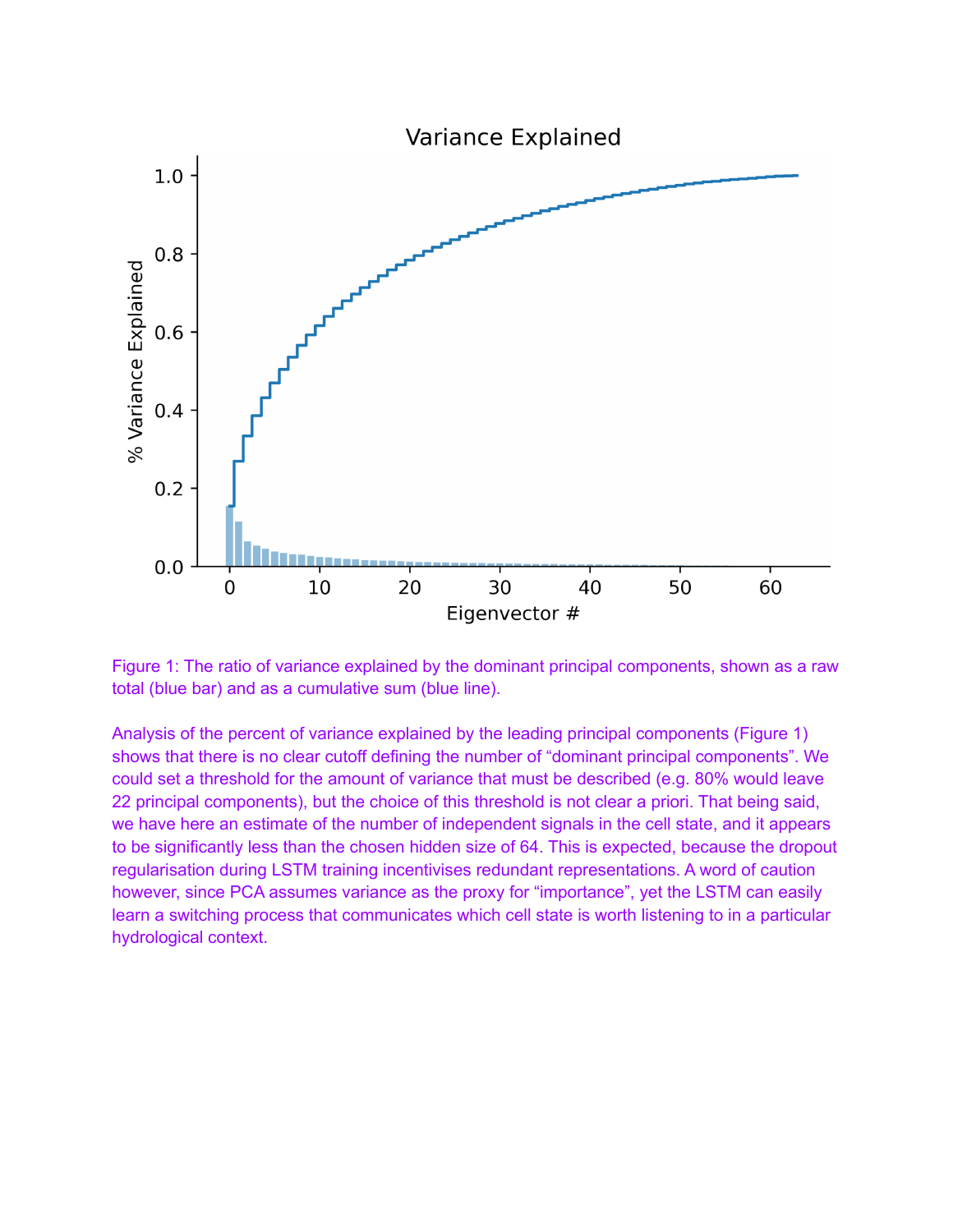



In Figure 2 we observe the four principal components that explain the most variance in the original cell states matrix. In the previous comment, it was mentioned that a limitation of our *supervised* approach is that we require a target timeseries to extract these signals from the cell states. This is true, however, it is hard to see how we can escape this even after using an unsupervised method. Once we have extracted these linearly independent signals, we still require a target timeseries to determine whether our signal corresponds to the concepts we are looking for. This could be done, for example, by finding the principal components with the largest correlations to our intermediate storage variables, which is very similar to the probe approach taken in the manuscript.

A point that we want to emphasise is that the LSTM is not restricted to store linearly separable information in the cell state, it is itself a nonlinear regression model. The cell states can interact with one another and can display small variance but still be important for the LSTM computations. This makes using a method like principal component analysis difficult since the underlying state vector that we use as input to the PCA analysis violates the assumptions of the method (such as the assumption that variance describes the important axes of information).

We want to caution that not all of the processes captured by the LSTM cell state can be directly related to hydrological concepts, for example, in our experiments we have observed that the LSTM often contains something like a counter, a linearly increasing value that counts the number of timesteps from the first input time. This is useful for the LSTM computation but is not interpretable as a physically meaningful hydrological signature.

PCA is one of many methods in blind signal separation (closely related to *unsupervised learning*). Other established methods that would warrant further exploration include independent component analysis (ICA), non-negative matrix factorization and SVD. Ultimately, the use of unsupervised methods for distilling the LSTM cell state into human-interpretable signals is an interesting research question worthy of analysis in future publications.